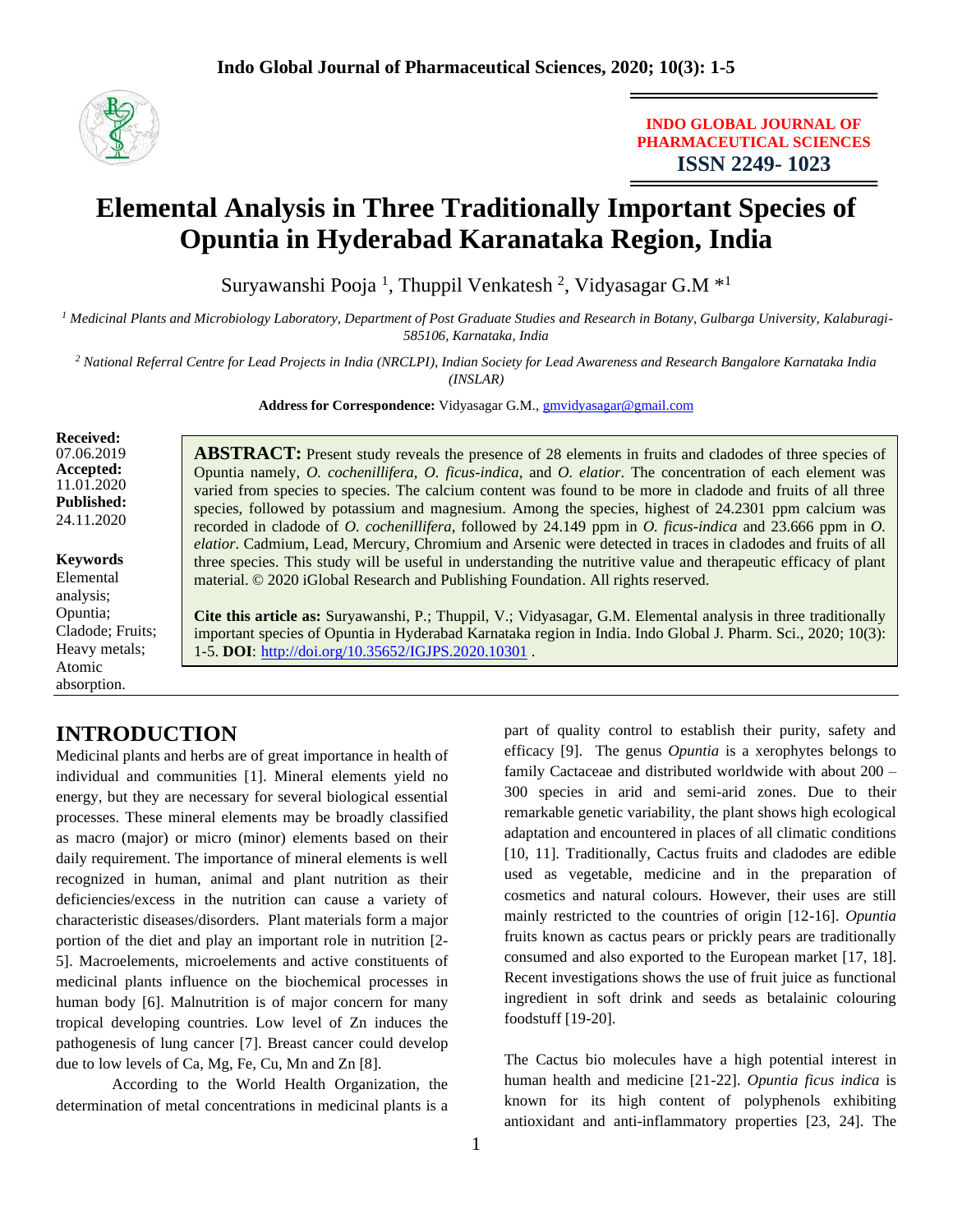alkaloids, indicaxanthin, neobetanin, and various flavonoids have been isolated [25] and reported along with the abundant presence of polysaccharides in cladode endowed with antidiabetic and antiglycation effects [26]. The importance of vitamins and minerals of cactus [27] as nutritive [28] antiulcerogenic [29, 30], antioxidant [31–32], anticancer [33], neuroprotective [34], hepatoprotective [35] and antiproliferative agent have been reported [36].

# **MATERIALS AND METHODS**

#### **Study area**

Hyderabad Karnataka Region falls under second largest arid zone in India. It consist of 6 districts namely, Bidar, Gulbarga, Yadgiri, Raichur, Koppal, and Bellary situated in the northern part of Karnataka (**Fig.1**) supports for the vast diversity in *Opuntia* sps.



**Fig 1. Study area Hyderabad Karnataka region.**



**Fig.2.** *O. cochenillifera* **L. (Mill)**



**Fig.3.** *O. ficus-indica* **(L.) Mill**

#### **Collection and identification of plant material**

All the three different sps of *Opuntia* (**Fig. 2, 3, 4**) were collected from different parts of Hyderabad Karnataka Region and identified by referring, Flora of Presidency of Madras, Flora of Gulbarga district and the Flora of Karnataka [37-39]. The cladode and fruits were shade dried, powdered mechanically and made into ash in a crucible of furnace at 65°C for 48h [40].



**Fig.4:** *O. elatior*

#### **Sample preparation**

The elements such as, Cd, Si, Mo, Mg, K, Cr, Al, Ca, Zn, Fe, Ti, V, Cu, Mn and heavy metals of the sample were determined by following the standard method using GBC 932 AA Unicom Flame Atomic Absorption Spectrometer (AAS) at University Scientific Instrumentation Centre, Gulbarga University, Kalaburagi, Karnataka, India. A known amount of sample was digested with the mixture of concentrated sulphuric acid (1:1) and analysed in triplicate (41). The other elements such as Co, Ni, As, Se, Br, Rb, Sr, Zr, Mo, Ag, Sn, Sb, Ba, Au, Pb and Hg were analyzed using X-Ray Florescence (XRF) and K-Shell technologies, providing readings in as little as 2-4 seconds at National Referral Centre for Lead Projects in India, Bangalore.

### **RESULTS AND DISCUSSION**

A total 28 elements such as Cd, Si, Mo, Mg, K, Cr, Al, Ca, Zn, Fe, Ti, V, Cu, Mn, Co, Ni, As, Se, Rb, Sr, Zr, Mo, Ag, Sn, Sb, Ba, Au, Pb and Hg were determined using AAS and XRF. The concentration of each element was varied from species to species. The Ca content was found to be more in all the three species, ranging from 21.793 to 24.2301(ppm) both in cladode and fruits, K ranging from 3.542 to 7.6460(ppm), Mg from 5.556 to 10.382 (ppm), Fe from 1.291 to 3.529 (ppm), Co from 0.039 to 0.056 (ppm), Mn from 0.168 to 4.118 (ppm), Ni from 0.062 to 0.082 (ppm), Zn from 0.133 to 0.517 ppm, As from 0.08 to 0.013 (ppm), Cu from 0.196 to 0.694 ppm, Cd from 0.002 to 0.009 (ppm), Cr from 0.193 and 0.131 (ppm), Pb from 0.001 to 0.009 (ppm), Mo from 0.278 to 471 (ppm) and Se ranging from the 0.712 to 1.238 (ppm).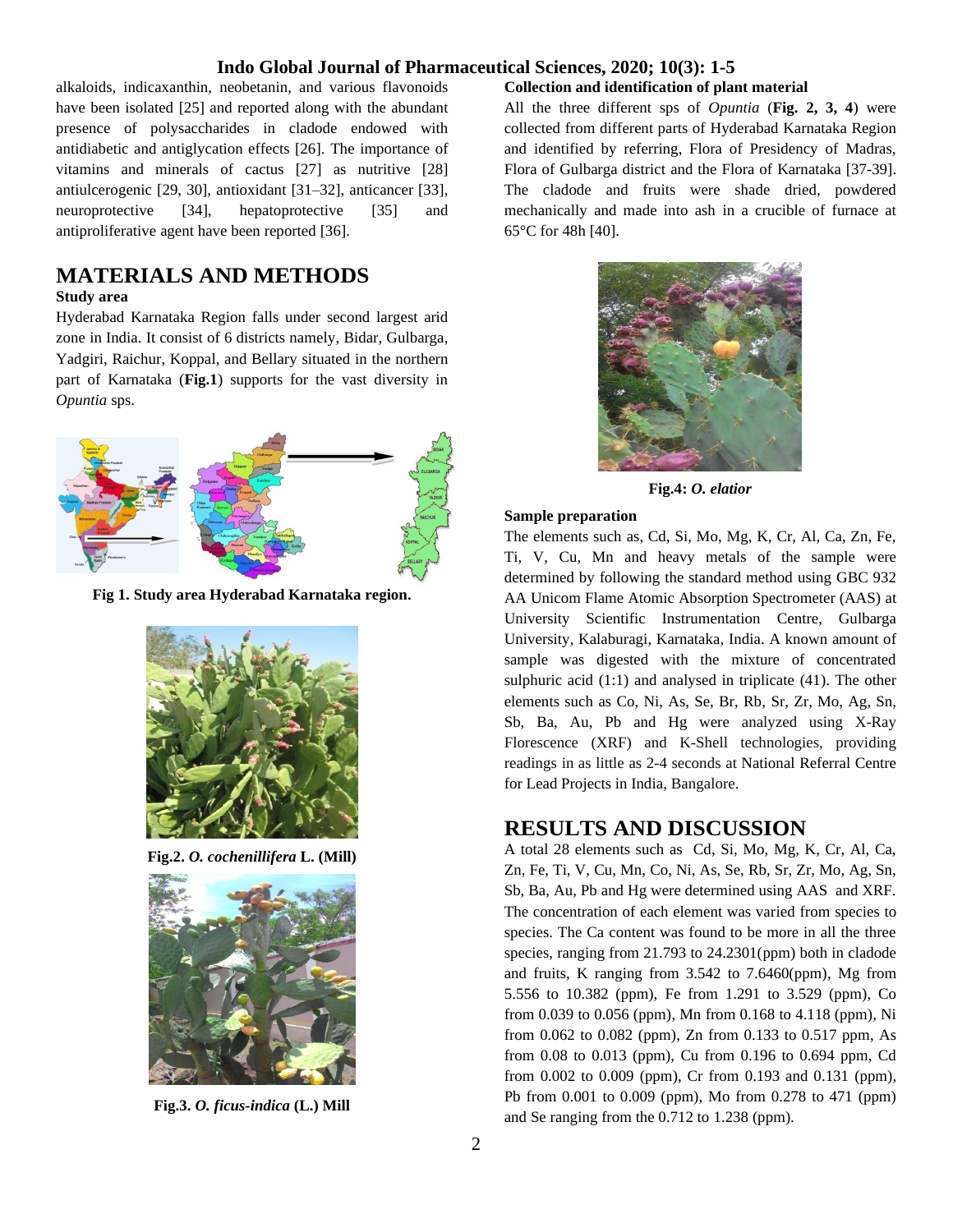Knowledge of the elemental content in medicinal plants is very important since many elements play significant roles in the formation of active constituents responsible for the curative properties. Moreover, some of these elements are vitally important for various metabolic processes in human body. They are closely linked to human growth and general health [42]. Calcium content observed in present study was varied from 21.793 to 24.2301ppm with a highest value in *O.cochenillifera* cladode. However, the Ca concentrations reported in the same species from Maxico was between 5.64 to 17.95 [43]. Ca plays an important role in the formation of bones, teeth and heart muscle contraction [44]. It is also required for the coagulation of blood. Excess of Ca in blood may lead to calcification of several internal organs. The deficiency of ion in blood cause disease called 'tetany', osteoporosis, rickets etc. K content ranged from 3.542 to 7.646 ppm with an highest value in *O. ficus indica* fruit. The results are not in favour of the reports in Mexican cultivars (610-720 mg/kg) K regulates acid-base balance in the cell and reduces the blood pressure [45]. It also plays important role in protein synthesis. Mg in *O. ficus indica* fruit is ranged from 3.356 to 10.382. It is required in the plasma and extracellular fluid, where it helps in maintaining the osmotic equilibrium.

Fe content observed in the present study varied from 1.253 to 3.529 with highest value in fruits of *O.ficus indica.* However, very little (0.09 to 0.22 ppm) iron content was reported from Maxico [46]. The dietary limit of Fe in food is 10-60 mg per day [47]. For the formation of haemoglobin iron is necessary. Fe is also required in the process of cellular respiration in human body. Deficiency of iron causes anaemia, depression, poor resistance to infection, weakness etc.

Zn content in present study is in the range between 0.319 to 0.159 ppm as compared to Italian cultivars (0.3 to 0.4 ppm) [48] but very less than the Mexican cultivars (12-16 mg/kg) [49]. Zn is found in more than 200 proteins and enzymes and helps in brain development, DNA synthesis, steroid genesis, bone formation and wound healing. It is a neurotoxin in high concentration. Normal daily intake of Zn is 12-15 mg/day. The permissible limit set by FAO/WHO (1984) in edible plants was up to 27.4 ppm.

| Table 1 Concentration of mineral content in cladodes and fruits of three species of <i>Opuntia in</i> (PPM) |  |
|-------------------------------------------------------------------------------------------------------------|--|
|                                                                                                             |  |

|                          | <b>Elements</b> | O. cochenillifera |        | O. ficus-indica |        | O. elatior     |        |
|--------------------------|-----------------|-------------------|--------|-----------------|--------|----------------|--------|
|                          |                 | <b>Cladode</b>    | Fruit  | <b>Cladode</b>  | Fruit  | <b>Cladode</b> | Fruit  |
| $\mathbf{1}$             | Cd (Cadmium)    | 0.002             | 0.009  | 0.002           | 0.004  | 0.002          | 0.007  |
| $\overline{c}$           | Si (Silicon)    | 0.712             | 0.731  | 0.766           | 1.238  | 0.768          | 1.087  |
| 3                        | Mo (Molybdenum) | 0.408             | 0.421  | 0.322           | 0.278  | 0.282          | 0.417  |
| $\overline{\mathcal{L}}$ | Mg (Magnesium)  | 3.356             | 3.412  | 4.789           | 10.382 | 3.686          | 10.338 |
| 5                        | K (Potassium)   | 4.953             | 5.602  | 4.806           | 7.646  | 3.542          | 7.579  |
| $\sqrt{6}$               | Cr (Chromium)   | 0.235             | 0.144  | 0.087           | 0.036  | 0.227          | 0.027  |
| $\overline{7}$           | Al (Aluminium)  | 0.410             | 0.400  | 0.503           | 0.238  | 0.648          | 0.178  |
| $\,8\,$                  | Ca (Calcium)    | 24.2301           | 22.890 | 24.149          | 22.349 | 23.666         | 21.793 |
| 9                        | $Zn$ (Zinc)     | 0.221             | 0.133  | 0.319           | 0.517  | 0.388          | 0.426  |
| 10                       | Fe (Iron)       | 1.253             | 1.968  | 1.291           | 3.529  | 2.197          | 2.347  |
| 11                       | Ti (Titanium)   | 4.470             | 3.332  | 4.092           | 3.272  | 2.967          | 3.169  |
| 12                       | V (Vanadium)    | 1.188             | 2.278  | 1.675           | 1.343  | 1.861          | 1.572  |
| 13                       | Cu (Copper)     | 0.352             | 0.489  | 0.196           | 0.121  | 0.694          | 0.394  |
| 14                       | Mn(Manganese)   | 0.214             | 0.471  | 0.230           | 4.118  | 0.168          | 1.467  |
| 15                       | Co (Cobalt)     | 0.049             | 0.039  | 0.051           | 0.043  | 0.045          | 0.056  |
| 16                       | Ni (Nickel)     | 0.075             | 0.062  | 0.079           | 0.063  | 0.069          | 0.082  |
| 17                       | As (Arsenic)    | 0.009             | 0.008  | 0.010           | 0.009  | 0.010          | 0.013  |
| 18                       | Se (Selenium)   | 0.006             | 0.005  | 0.006           | 0.005  | 0.005          | 0.005  |
| 19                       | Rb (Rubidium)   | 0.020             | 0.007  | 0.017           | 0.021  | 0.020          | 0.050  |
| 20                       | Sr (Strontium)  | 0.196             | 0.120  | 0.234           | 0.083  | 0.033          | 0.068  |
| 21                       | Zr (Zirconium)  | 0.016             | 0.030  | 0.019           | 0.047  | 0.040          | 0.015  |
| 22                       | Ag (Siliver)    | 0.049             | 0.046  | 0.051           | 0.044  | 0.048          | 0.055  |
| 23                       | Sn(Tin)         | 0.080             | 0.076  | 0.083           | 0.070  | 0.074          | 0.090  |
| 24                       | Sb (Antimony)   | 0.088             | 0.0083 | 0.092           | 0.077  | 0.082          | 0.0100 |
| 25                       | Ba (Barium)     | 0.249             | 0.234  | 0.286           | 0.217  | 0.243          | 0.311  |
| 26                       | Au (Gold)       | 0.005             | 0.004  | 0.004           | 0.003  | 0.004          | 0.004  |
| 27                       | Pb(Lead)        | 0.001             | 0.001  | 0.001           | 0.001  | 0.002          | 0.005  |
| 28                       | Hg (Mercury)    | 0.016             | 0.013  | 0.013           | 0.012  | 0.012          | 0.016  |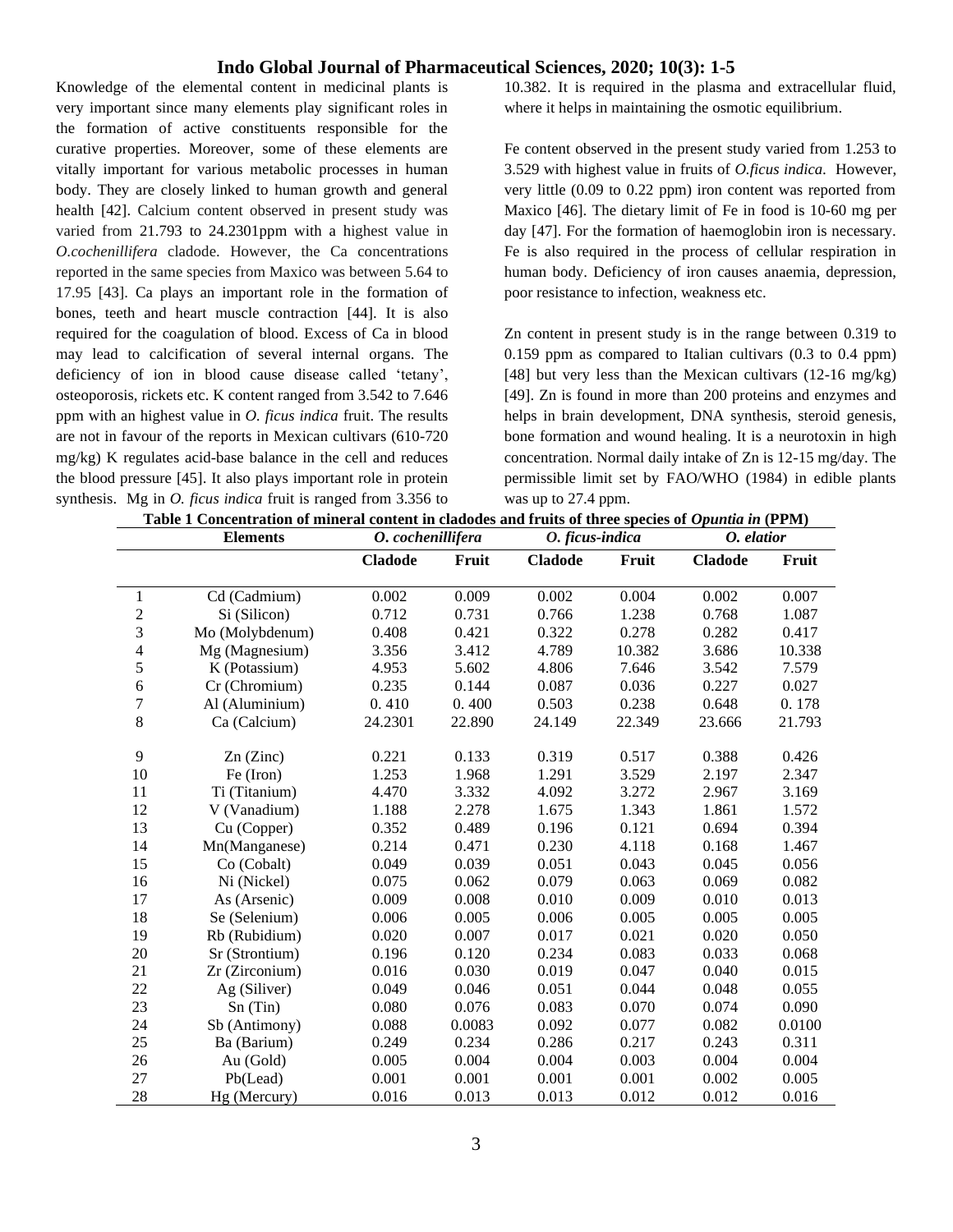An Excess of Cu causes dermatitis, hair and skin discoloration etc. It affects some neurological diseases such as Alzheimer's disease, Wilson's disease, Prion disease. Traces of Cu are required for normal synthesis of haemoglobin. Normal daily intake is 2-5 mg per day. In edible plants permissible limit set by FAO/WHO in 1984 was 3.00 ppm. In the present study, the concentration of Cu was between 0.121 and 0.694 ppm.

Cd is non-essential trace element very hazardous to human. It accumulates in the environment and through food chain it causes serious threat such as high blood pressure, kidneys damage and liver problem in human beings. Excess amount causes a disease known as Itai-Itai. The permissible limit set by WHO is 0.2 to 0.81 ppm. Concentration of Cd in all *opuntia* sps is within limits.0.002 to 0.009 ppm.

Pb is nonessential element and has no beneficial effects in humans. Exposure to lead cause abnormal brain, chronic nephritis of kidneys, anaemia, oxidative stress etc. The permissible limit set by WHO is 0.1 to 10 ppm. Concentration of lead in all the sample of *opuntia* is with permissible limit.

Among the species (**Table 1**), *O*. *cochenillifera* was found better as far as elemental content is concerned, which has highest Ca content followed by *O. ficus-indica*, *O. elatior*. However Cd, Pb and Ar were found in traces in both cladodes and fruits of all three samples. This research is trying to link the content of the element and medicinal values of the *Opuntia* plant. These elements are useful in human physiological activities.

## **CONCLUSION**

The results of present study will be useful in determining the dosage of the drugs prepared from *Opuntia.* The results also support the ethnopharmacological claims of traditional healers and will be helpful in bringing the plant under cultivation in waste land.

#### **ACKNOWLEDGEMENTS**

Authors are thankful to USIC, Gulbarga University Kalaburagi for analysing the elements and Dr. Thuppil Venkatesh (lead Man of India) for his unconditional support for this research work.

## **DATA AVAILABILITY**

Not declared.

### **CONFLICTS OF INTEREST** Nil

**FUNDING SOURCE** No external funding declared.

### **REFERENCES**

1. Ata, S., Farooq, F., Javed, S. Elemental profile of 24 common medicinal plants of Pakistan and its direct link with traditional uses. J. Med. Pl. and Res., 2011; 5(26): 6164-6168.

2. Indrayan, A.K., Sharma, S., Durgapal, D., Kumar, N., Kumar, M. Curr. Sci., 2005; 89(7): 1252-1255.

3. Soetan, K.O., Olaiya, C.O., Oyewole, O.E. African J. Food Sci., 2010; 4(5): 200-222.

4. Kekuda, P.T.R., Vinayaka, K.S., Swathi, D., Suchitha, Y., Venugopal, T.M., Mallikarjun, N. E-J Chem., 2011; 8(4): 1886-1894.

5. Dileep, N., Rakesh, K.N., Junaid, S., R. Kumar, K.A.P. Kekuda, T.R., Vijayananda, B.N. Res. J. Pharm. Techno., 2013; 6(5): 569-574 6. Kolasani, A., Xu, H., Millikan, M. Evaluation of mineral content of Chinese medicinal herbs used to improve kidney function with chemometrics. Food. Chem., 2011; 127: 1465-1471.

7. Cobanoglu, U., Demir, H., Sayir, F., Duran, M., Mergan, D. Some mineral, trace element and heavy metal concentrations in lung cancer. Asian Pacific J. Cancer Prev., 2010; 11: 1383-1388.

8. Joo, N., Kim, S., Jung, Y., Kim, K. Hair iron and other minerals' level in breast cancer patients. Bio. Trace Elem. Res., 2009; 129: 28- 35.

9. WHO 1992. Expert committee on specification for pharmaceuticals preparation.WHO technical report series 823, Report Geneva WHO 32. pp: 44-52, 75-76.

10. Mohamed-Yasseen, Y., Barringer, S.A., Splittstoesser, W.E. A note on the uses of Opuntia spp. in Central/North America. J. Arid. Environ., 1996;  $32:347 - 353$ .

11. Nobel, P.S., Barbera, G., Inglese, P., Pimienta-Barrios, E. Agroecology, Cultivation and Uses of Cactus Pear, FAO-Plant Production and Protection Paper, Rome. 1995; 132 : 36 – 48.

12. Cruse, R.R. Desert Plant Chemurgy: a current review. Econ. Bot., 1973; 27 :210 – 230.

13. Donguez Lpez, A., Revisin: Empleo de los frutos y de los cladodios de la chumbera (Opuntia spp.) en la alimentacion humana. Food Sci. Technol. Int., 1995; 1: 65 – 74.

14. Hamdi, M. Prickly pear cladodes and fruits as a potential raw material for the bioindustries. Bioprocess Engineer., 1997; 17: 387 – 391.

15. Meyer, B.N., McLaughlin, J.L. Economic uses of Opuntia. Cactus Succulent J., 1981; 53: 107 – 112.

16. Vigueras, G.A.L., Portillo, L. Uses of Opuntia species and the potential impact of Cactoblastis cactorum (Lewpidoptera: Pyralidae) in Mexico. Florida Entomol., 2001;84: 493 – 498.

17. Mizrahi, Y., Nerd, A., Nobel, P.S. Cacti as crops. Hort. Rev., 1997; 18: 291 – 320.

18. Senz-Hernndez, C., Corrales-Garcia, J., Aquino-Prez, G., Nopalitos mucilage, fiber, and cochineal, in: Nobel, P. S. (Ed.), Cacti. Biology and Uses, University of California Press, Berkeley, Los Angeles, London pp. (2002) 211 – 234.

19. Castellar, R., Obn, J.M., Alacid, M., Fernndez-Lpez, J.A., Color properties and stability of betacyanins from Opuntia fruits. J. Agric. Food Chem., 2003;51: 2772 – 2776.

20. Stintzing, F.C., Schieber, A., Carle, R. Phytochemical and nutritional significance of cactus pear. Eur. Food Res. Technol., 2001; 212: 396 – 407.

21. Stintzing, F.C., Schieber, A., Carle, R. Evaluation of colour properties and chemical quality parameters of cactus juices. Eur. Food Res. Technol., 2003; 216:303 – 311.

22. Alimi, H., Hfaiedh, N., Bouoni, Z., Hfaiedh, M., Sakly, M., Zourgui, L., Rhouma, K.B. Antioxidant and antiulcerogenic activities